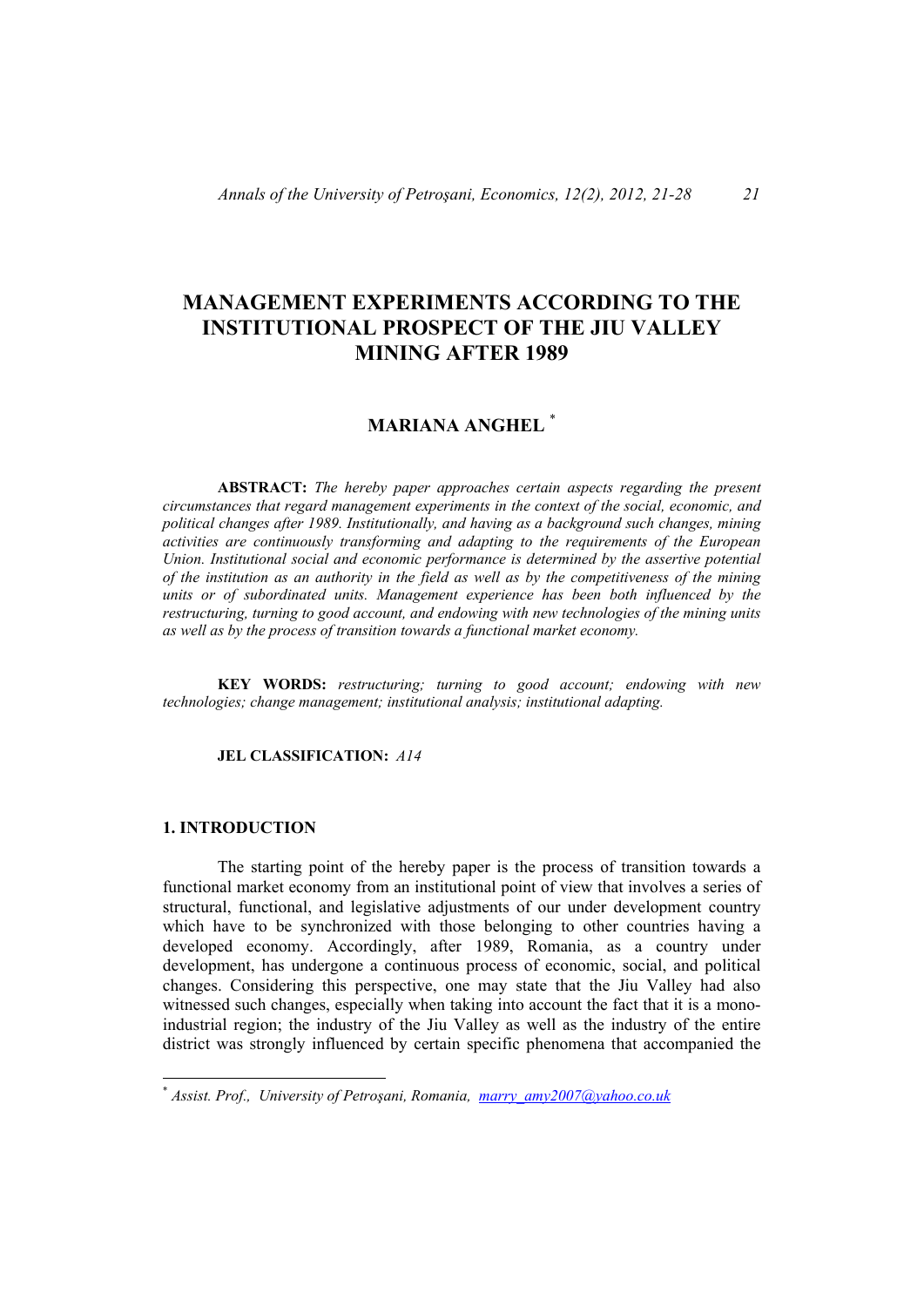process of transition. Among these phenomena, let's cite the following ones: the process of restructuring of the mining field accompanied by massive employees leaves, the need of investments in the endowment with new technologies with a view of optimizing productive activity, and the improvement of the use of material, financial, and human resources.

 The social and economic effects of re-structuring the mining field are quite important and require well-elaborated social measures in order to create a favorable milieu demanded by the development of the business environment and of an economic competition background capable to provide a positive perspective to a functional market economy.

 According to Aurel Iancu, the transition towards a market economy represents a period that includes two main economic processes:

*- The change of economic mechanism* that includes various processes, such as: privatizing, decisional decentralizing, prices liberalizing, foundation of new, adequate economic devices, and change of the part played by the State through turning it into an economic agent;

*-* The second process regards the *restructuring of economic units* and includes processes regarding the re-modeling, modernizing or endowing economic units with new technologies. (Iancu, 1992)

This period of transition towards market economy represents a series of processes similar to privatizing and/or economic decentralizing; the new mechanism that is going to be founded should provide a highly performing functioning of the national economy.

The sociological analysis of management experience within management activity according to an institutional prospect ranges within the management practice of industrial units. Institutional evolution regards the fact that institutions are founded and develop according to a certain social, economic, and political environment with a view to meeting certain social needs. They are proved to be useful as long as *the need of meeting the targeted needs exists* and as long as the *required resources exist* in order to match those needs. In case major changes come out at the level of the society – such as: shifting from one political regime to another, globalization, economic crisis – they determine a factual crisis and influence, to a certain extent, the coming out or termination of certain institutional units or structures.

The state of crisis represents the condition of malfunctioning and decline, of paralysis, blockage, recession or regress reached by a certain institution, structure, human group or activity belonging to the structure of a society. Deficiency and decreased evolution potential represent features of the state of crisis. All manifestations of crises within socially useful activities begin with a slow or sudden cease of the previous rhythm and the appearance of elements of disorganizing or disorder; then follow the decrease and termination of resources (material, financial, human, management resources) that continue up to the blockage or interruption of the activity, temporarily or definitively. Under certain circumstances, the crisis may determine the termination of an activity organized and maintained by a certain institutional structure or may be over-passed owing to the efforts of re-organizing, re-financing and adapting to the new demands of social practice (Otovescu et al., 2011, p. 90).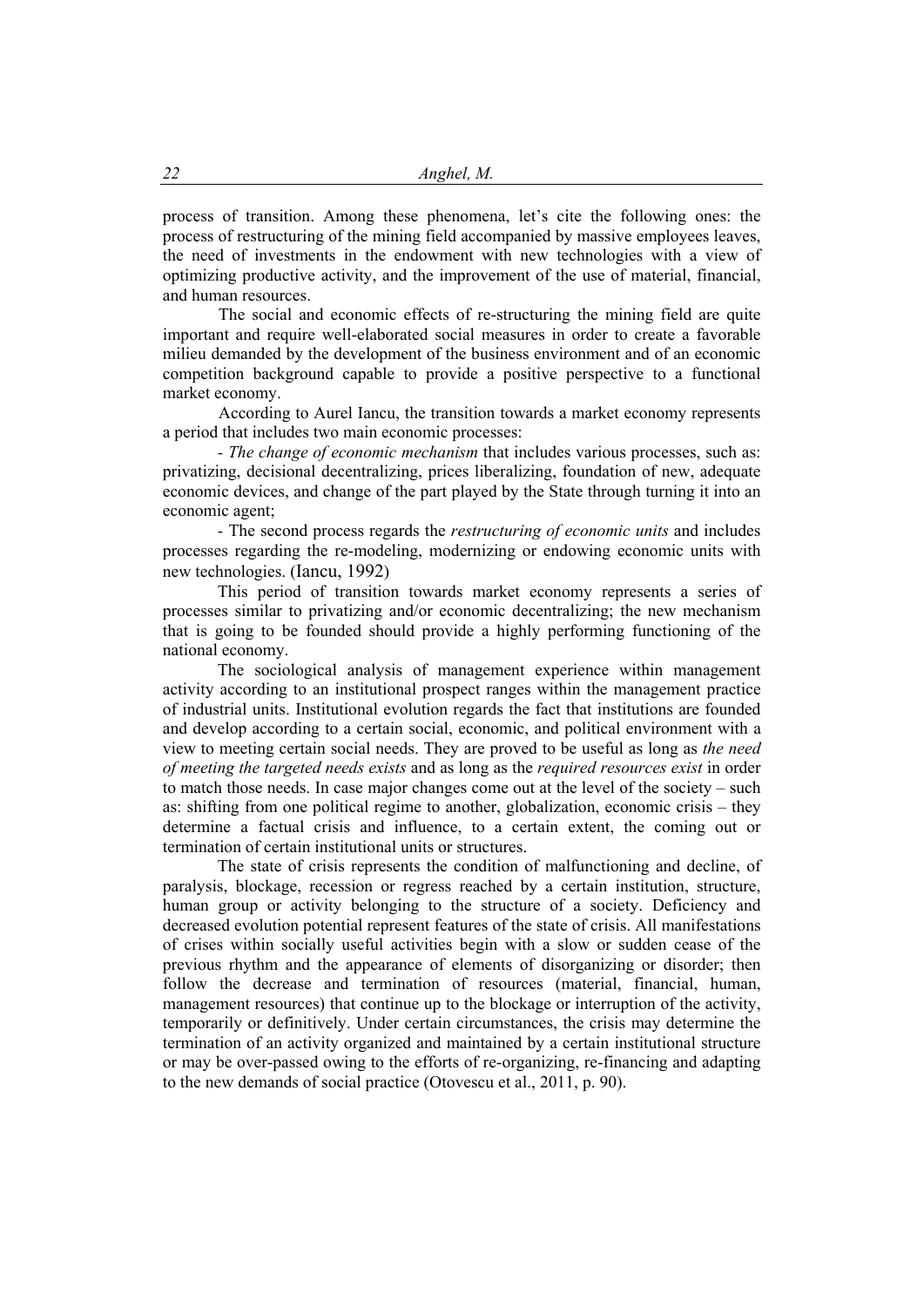The improvement of the activity of economic units under crisis condition can be done according to a medium or long term plan that should notice the adapting capacity to the demands of the economic and social environment within a certain context.

At present, in Romania, management is associated with change while management culture may be one of the privileged sources of settling present and future issues due to the fact that human beings are agents of performing innovation of social actions. The deep restructuring of tendencies, ideals, and mentalities determines the ranging of human resources in the first position of no matter what project of normative reconstruction of organizational structures. Change management represents the strategy of systematic and planned change whose implementation requires the influencing of organizational structure, of organizational culture, and of individual behavior (Buzarnescu, 2008)

## **2. DIMINISHING MINING ACTIVITIES AS A VIABLE ALTERNATIVE OF THE INSTITUTIONAL RECOVERY OF MINING**

In an article bearing the title "Institutional birth rate and mortality in post '89 Romania: a sociological prospect", we have emphasized certain aspects regarding the management experience of restructuring the mining activity of the Jiu Valley (Anghel, in Stefanescu et al., 2012, pp. 89-91)

Economic restructuring, that includes employees restructuring, during the process of transition, has been considered a viable alternative of industrial enterprises; nevertheless, no plan of professional conversion or real alternative of absorbing labor has been elaborated.

The restructuring of the mining activity was necessary with a view of determining the improvement of certain mines and the termination of others along with a social program that could accompany or emerge before the economic restructuring process with a view of decreasing mining economic cost which represented a real State issue in Romania. According to the calculations of the specialists belonging to the Ministry of Industries and Trade, during the period 1991 – 1998, over 4 billion dollars were lost in the coal and ores extractive industry. Let's only mention that the National Pit Coal Company in Petrosani registered losses of almost 2 billion dollars out of which more than 1 billion dollars represented subsidies. Accordingly, "economic cost" represents in the mining field the ratio between incomes and expenditures in order to get one ton of brown coal or of net extracted pit coal; the "social cost" afferent to the mining activity regards the human resources spent in order to restructure the industry, including the leave of certain employees; to this, one should also add the secondary negative aspects that implicitly come out of such an operation: unemployment as a major factor of poverty (Boboc, 1999, pp. 3-4).

Beginning with 1990, the profound restructuring of the mining industry materialized according to several coordinates: technological restructuring of production that has had as a result the decrease of underground production and the increase of the share of surface exploitation production; the increase of the share of energetic pit coal supplies and the decrease of the amounts of pit coal prepared in order to get coke; the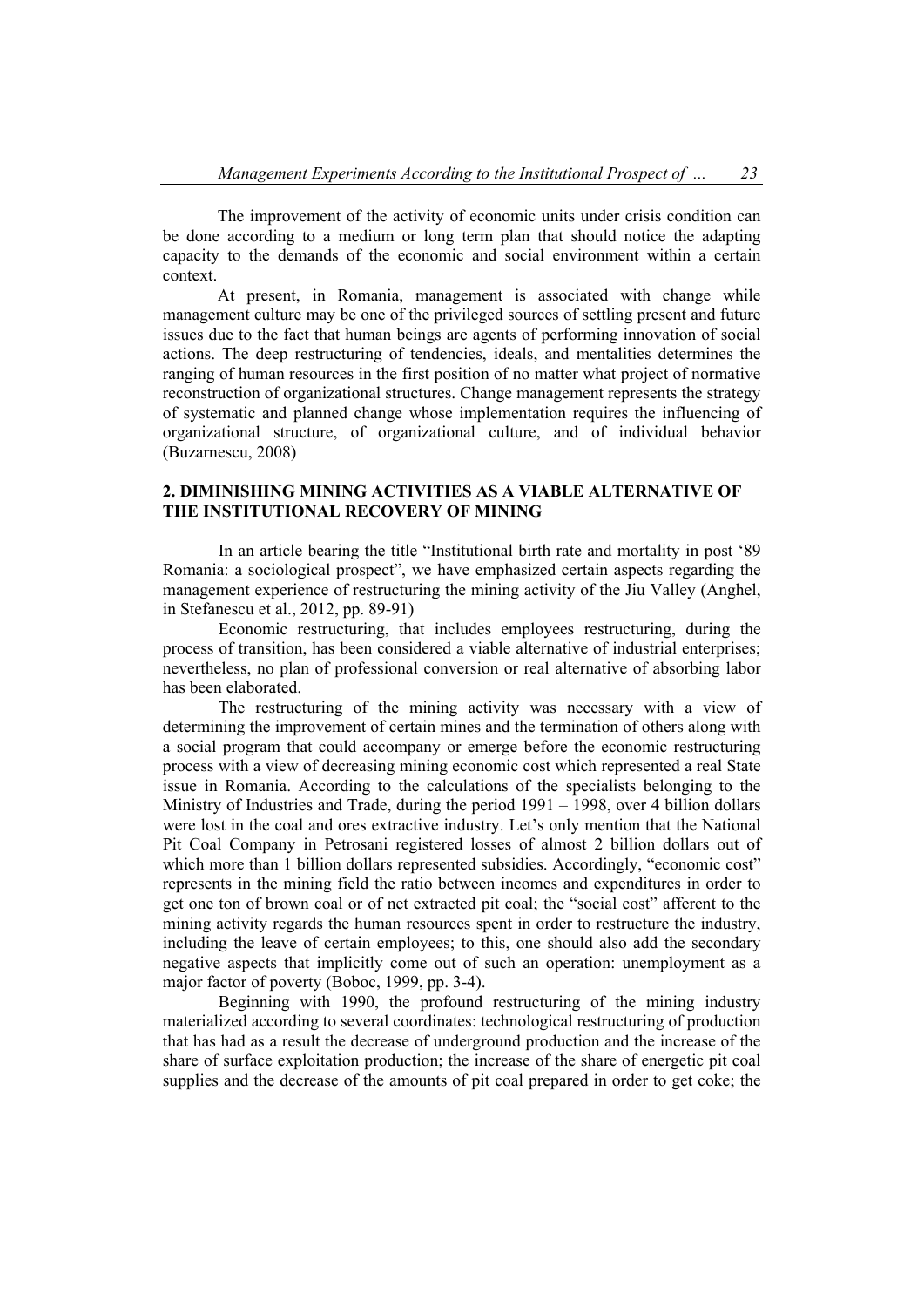increase of the activity of extracting and preparing copper and precious metals ores and the beginning of the activity of modernizing large quarries; the organizational and management restructuring that consisted in *externalizing* certain complementary activities of the mining units and their organizing as distinct companies; the restructuring of the employees belonging to the mining units owing to outsourcing certain activities and organizing as companies; anticipated retirements, decrease of labor time and leaves accompanied by with compensatory payments; decreasing or ceasing productive activity in case of certain mines displaying exhausted geological reserves, extremely hard geological conditions or increased production costs (Stegar, 2007, pp.73-74).

The mining industry of the Jiu Valley has had a strong influence upon the whole economic and social life of the region. At its turn, it has witnessed economic pressure from other economic branches, a reason owing to which mining went through a period of significant quantitative and qualitative changes, both institutional, management, and technological and regarding life quality. Romanian State is the one that has supported mining production owing to budget allocations meant for investments and subsidies due to the difficult exploitation conditions and to the high production costs of both surface quarries and underground exploitations.

At a European level, they estimate that 100,000 jobs directly or indirectly depend on mining; they are mainly located in the Ruhr region - Germany, the North-Western part of Spain, and The Jiu Valley in Romania. According to the internal rules of the European Union, governments are not allowed to give subsidies to inefficient industries due to the fact that such a thing would represent an advantage of such industries as compared with those that do not get any support. Inefficient mines should be closed and their workers should be professionally trained for other fields while State allocations should be gradually decreased until 2018. Mines supply 5.1% of Europe's electricity; in the case of Romania coal share within the amount of electricity production represents about 40%, out of which mostly pit coal.

As regards the energetic strategy of the World Bank, the European Parliament is worried to find out that the World Bank goes on investing important sums of money in coal electric plants determining the blockage of under development countries within an energetic context relying on coal during the next decades; at the same time, multilateral financing given to financial intermediaries is poorly monitored. These should have clear objectives of development, financial performance as well as solid social and environment guarantees. The European Union should also urge the World Bank to invest more in regenerating and efficient energy, to support alternative, decentralized, and smaller energetic projects capable to take into account the needs of local communities and the economic reality of various countries.

## **3. THE CONDITION OF THE EMPLOYEES OF THE JIU VALLEY MINING DURING THE PERIOD 1990-2011**

In his attempt at setting forth a social policy structured owing to the means of economic policy, Catalin Zamfir emphasizes two sub - periods: *the first one* belongs to the years 1990-1996 when budget efforts were made in order to protect jobs, while the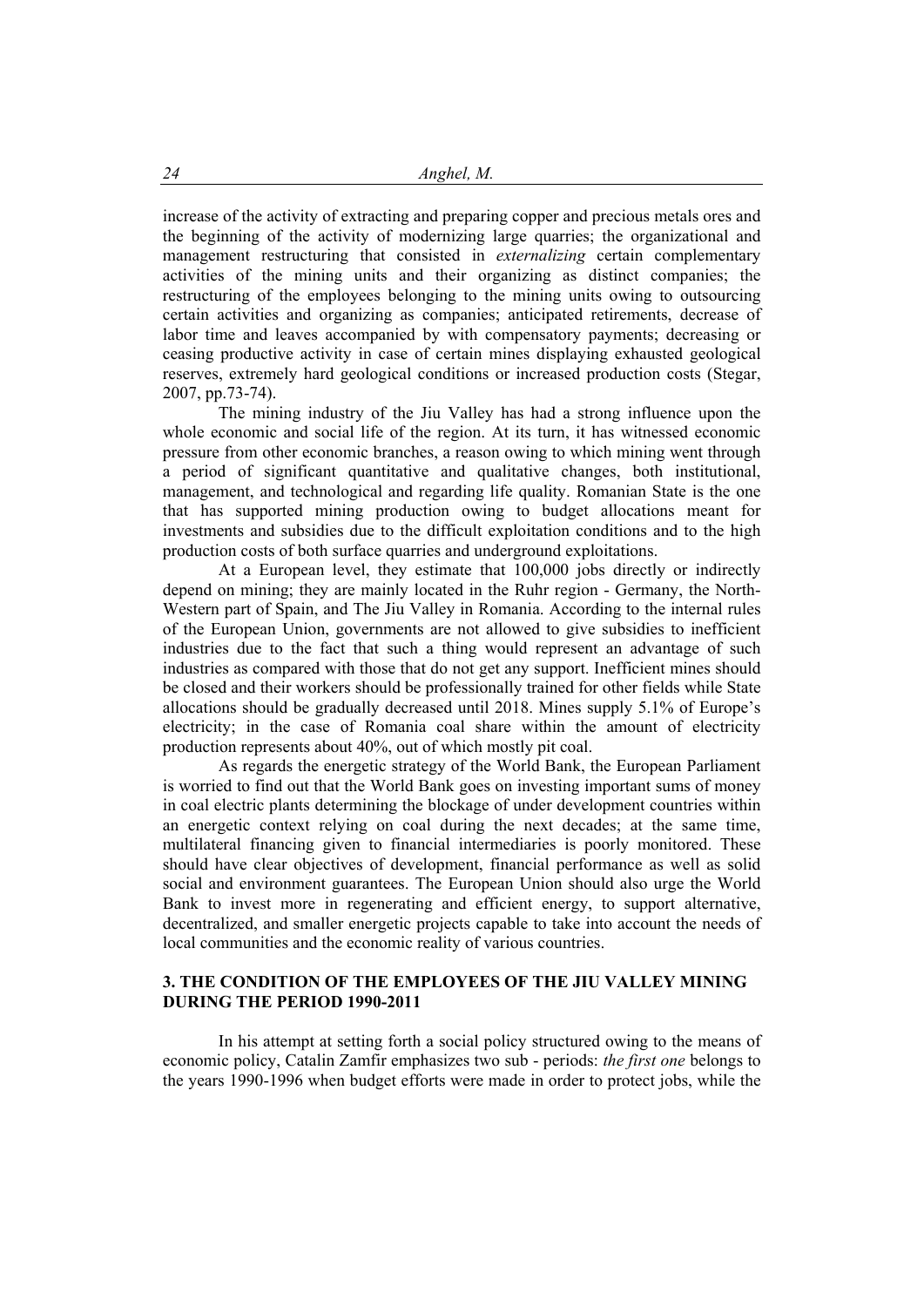second one represents the years 1997-2000 when the policy of supporting jobs preservation was abandoned.

The elimination from the field of salaried labor of important social and professional groups employed in economic branches that were to be restructured through a drastic decreasing mainly in the mining field represents the second subperiod which starts in 1997 and is still in force. Accordingly, one may notice (Figure 1.) the decreasing trend of the number of employees in the Jiu Valley mining field.



*Source: C.N.H., Department of Human Resources (average number of employees)* 

#### **Figure 1. Evolution of the number of employees in the Jiu Valley mining field during the period 1990-2011 (thousand persons)**

 Figure 1. shows a negative trend of the evolution of the number of employees in the Jiu Valley mining field during the period 1990-2011 determined to a large extent by the leave decisions taken in this field and, to a smaller extent, by retirements owing to age limit. In fact the above figure displays the decreasing trend of mining activities that allows the out - coming of the so-called "phenomenon of institutional mortality" in the mining field.

The reason a new economic re-organization of the mining activity was required was the fact that mining was considered an inefficient activity that used to register losses of billion dollars in the case of the National Pit Coal Company (C.N.H.) in Petrosani (former Autonomous Pit Coal Administration). The company is an economic organism that coordinates the Jiu Valley's mining activity. As a result of the economic crisis, the results of a research made in 2009 at the request of the World Bank, shows that Romania exhibits the highest rate (17.6%) of the companies closed between 2008 and 2009. Another effect of the economic crisis is the increase of the number of companies that are debtors to the State budget. Among the 10 most important debtors to the State budget let's cite the National Pit Coal Company with 1, 467 billion Lei (Otovescu et al., 2011, pp. 130-132).

One of the most important components of the process of transition in Romania is the reform of the mining field. Besides the favorable effects of the reform upon the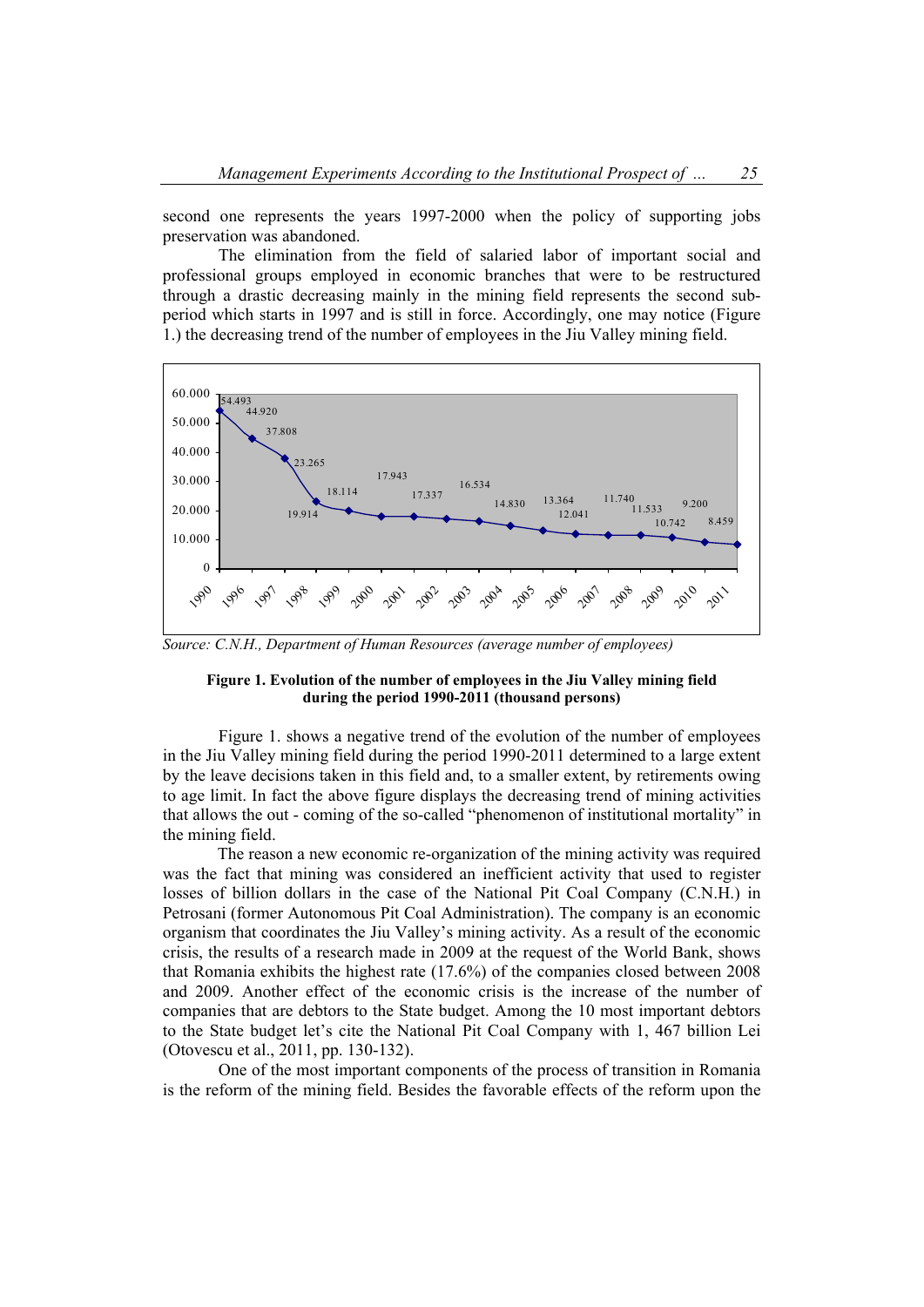increase of the degree of efficiency of mining units and the diminution of the losses of national economy, the process of reform also has negative effects upon the miners and their families, upon the communities whose existence is structured, to a certain extent, by mining activities, upon the individuals that work in other fields depending or not on the mining industry, and upon local infrastructures. Among the negative effects, let's cite the following ones: increase of unemployment rate and lack of professional insertion (re-insertion) alternatives; decline of living standards; deterioration of local infrastructures and public services.

An effect of restructuring Romanian metallurgical industry is the partial abandoning of the use of the Jiu Valley coal in favor of imports. Pit coal demand dropped from 10.9 million tons in 1989 to 5.7 million tons in 1997; in 2009 it represented  $2.5 - 2.6$  million tons. Coal production was meant for the two important beneficiaries: Paroseni power-station and Mintia power-station. In 2007, due to the restructuring of extractive industry, to the decrease of the number of employees, and to the total or partial termination of the mining units belonging to the Jiu Valley basin, extracted production represented 2.63 million tons; accordingly, it was 75.8% smaller than in 1989 and 63.2% than in 1996.

Mining nevertheless went on being one of the fields that were most subsidized in Romania; consequently, over 50% of the total amount of State subsidies were directed towards the Autonomous Administrations in the mining industry. Such subsidies should have been directed towards technological modernizing; yet, they mainly targeted the periodical increase of salaries and of the other incomes of the miners or of their leaders.



 *Source: C.N.H., Department of Human Resources (average number of employees)* 



Under such circumstances, the restructuring of the mining field has become a national demand that determined resorting to the solution of leaves according to two Orders (significant from a quantitative point of view, as Figure no. 2 shows): Order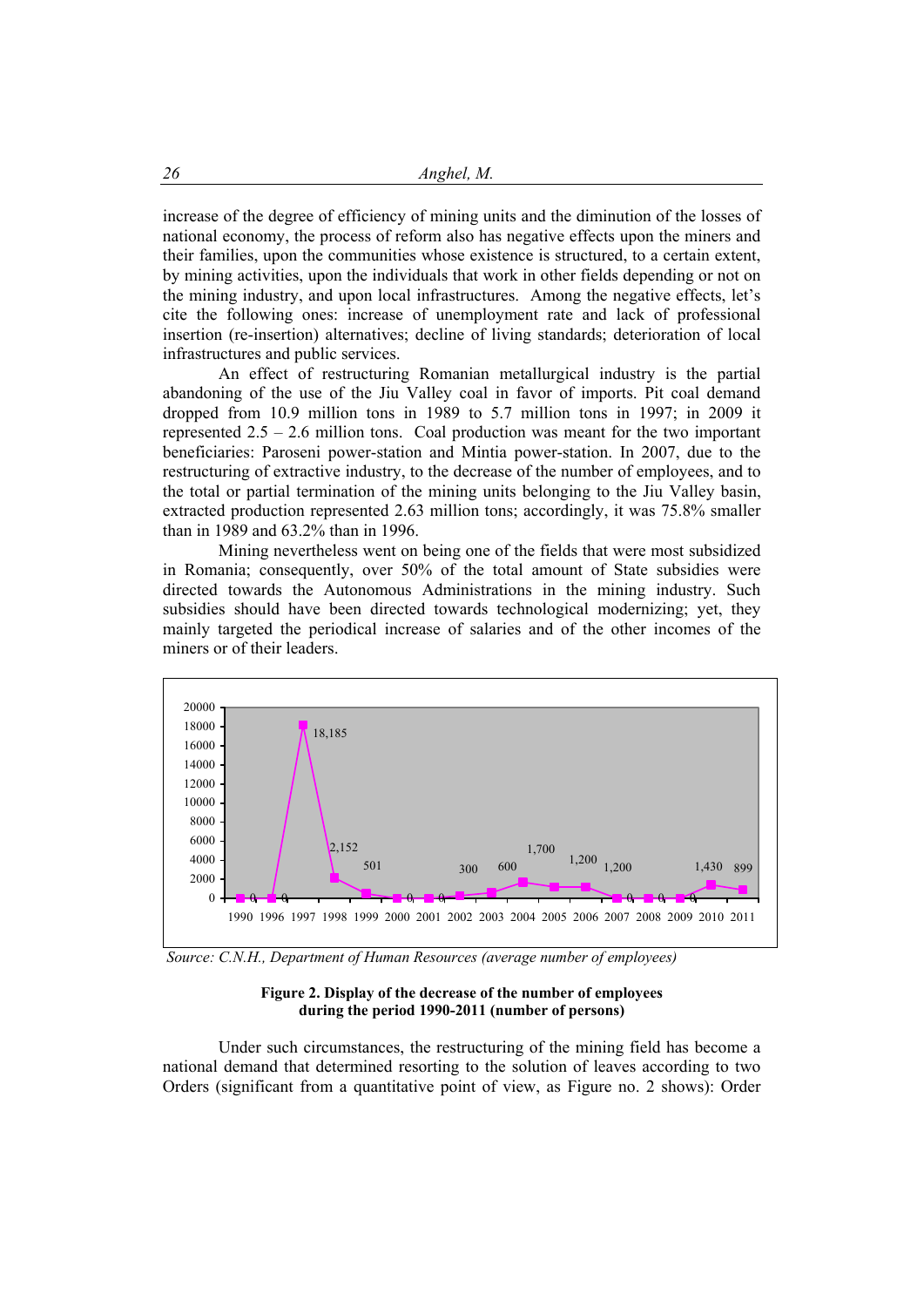9/1997 addressed to the employees to be fired by autonomous administrations and State companies, irrespective of their type of activity, and Order 22/1997 which displayed a special treatment of the miners that left their jobs "on demand". According to the stipulations of the last order, the miners leaving their jobs were given "compensatory payments" that represented between 12 and 20 net average salaries specific to their branch (Dobre-Baron, 2009, pp. 232-237).



 *Source: C.N.H., Department of Human Resources (average number of employees)*

#### **Figure 3. Decrease of the number of employees owing to dismissals (%)**

 We have emphasized the two orders due to the fact that during that period the most important decrease of the number of employees in the Jiu Valley's mining field was registered; it represented almost half of the number of employees (Figure no. 3), although the leave program of the labor in the mining field stipulated that only 15% of the employees were to leave the field as a result of implementing Order 22/1997. Let's notice that the restructuring programs of the mining activity through dismissals went on during the following years and represented smaller percents which, nevertheless, were numerically significant.

## **4. CONCLUSIONS**

The results of the researches undergone upon economic and social costs show that the Jiu Valley will always be a reference area for political, economic, and social experiments, due to a wrong social policy having a negative impact on Romania's image world-wide; the Jiu Valley will always represent a trust test for all political powers to come (Boboc, 1999, p. 36).

Social actors and social knowledge represent key elements that enable the understanding of the content and of the patterns of institutionalizing processes; they might explain social institutions, not only in terms of their need of coming out, but also in terms of their concrete structural forms (Pop, 2003, pp 61-62).

Irrespective of the level of the analysis of social environment, social knowledge – its type, manner of foundation, evolutional characteristics – is essential in